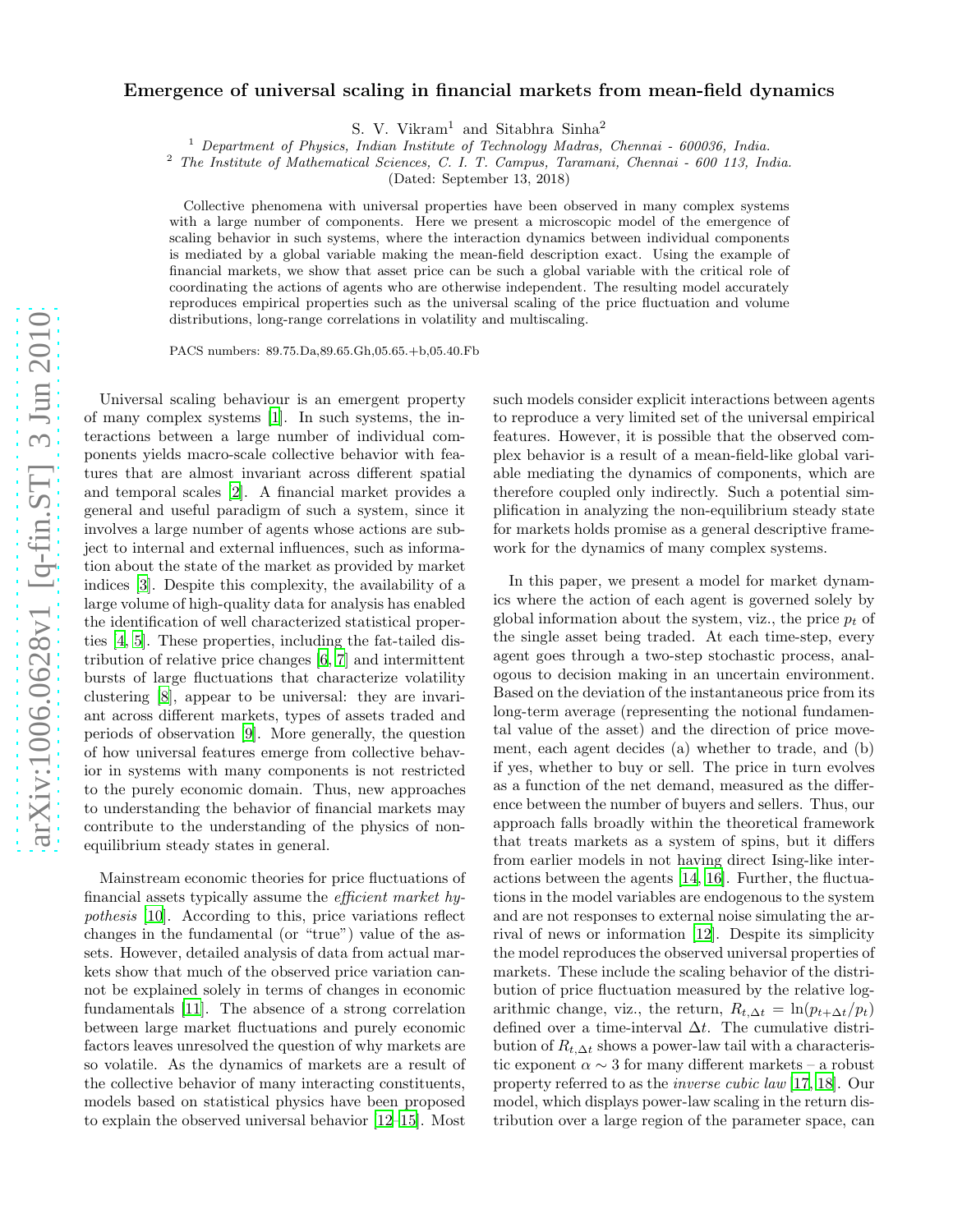quantitatively reproduce the inverse cubic law on introducing heterogeneity among the agents. For the same parameters, the scaling exponent  $\zeta_V$  for the distribution of trading volume in a given interval of time,  $V_t$ , agrees with the empirical values reported in Ref. [\[19\]](#page-4-1). Moreover, the time-series generated by the model exhibits multifractal statistics [\[20\]](#page-4-2) and the auto-correlation of absolute returns decay slowly, a signature of volatility clustering seen in actual markets [\[21\]](#page-4-3). We also give an analytical derivation of the relation between the scaling exponents for return and volume distributions generated by the model, which is in good agreement with the empirical literature.

We consider the market to comprise  $N$  agents, each of whom are in one of three possible states at time  $t$ , viz.,  $S_i(t) = 0$  (not trading), +1 (buying) and -1 (selling)  $(i = 1, \ldots, N)$ . For simplicity, we assume that an agent can trade a unit quantity of asset at a given instant. The change in the price of the asset is driven by the net demand, as measured by the global order parameter  $M_t = \sum_i S_i(t)/N$ . Thus, after time instant t, the asset price changes to  $p_{t+1} = [(1 + M_t)/(1 - M_t)]p_t$ , with  $p_0 >$ 0, which ensures that the price is always positive and rises (falls) when relatively more agents buy (sell) it, with the inactive agents, i.e.,  $S_i(t) = 0$ , not affecting the process. A price equilibrium  $(p_{t+1} = p_t)$  is achieved when supply equals demand  $(M_t = 0)$ , while in extreme cases, when all  $N$  agents buy (sell), the price diverges (crashes to 0). We have verified that the exact form of the price function is not critical to obtain the results described here.

In our model, the net demand  $M_t$  is driven by the collective behavior of agents, with each individual's state  $S_i$ in turn evolving as a result of fluctuations in the instantaneous price  $p_t$  around the asset's fundamental value  $p_t^*$  as perceived by an agent. As the "true" value of  $p_t^*$  is privileged information and therefore inaccessible to an agent, it is estimated based on the observed price time-series as  $p_t^* \simeq \langle p_t \rangle_\tau$ , the long-time moving average measured over a window of duration  $\tau$  (=  $10^4$  time units for the results shown in the paper). Note that previous studies have shown that several features of empirical market dynamics are determined by an effective potential defined in terms of the long-term moving average of price [\[22\]](#page-4-4). Given the price information, an agent *i* decides to trade at time t according to the probability

<span id="page-1-1"></span>
$$
P[|S_i(t)| = 1] = 1 - P[S_i(t) = 0] = \exp\left(-\mu \left|\log \frac{p_t}{\langle p_t \rangle_\tau}\right|\right),\tag{1}
$$

where the parameter  $\mu$  is a measure of the sensitivity of an agent to the magnitude of deviation of the price from its perceived fundamental value. For  $\mu = 0$ , the system reduces to a 2-state model where every agent trades at all time instants.

Once an agent has decided to trade at time  $t$ , it still has to choose whether to buy  $[S_i(t) = +1]$  or sell  $[S_i(t) =$ −1]. Using the simple assumption that this is a random



<span id="page-1-0"></span>FIG. 1: **Time evolution.** (a) The time-series of price  $p_t$ (solid line) and its moving average  $\langle p_t \rangle_\tau$  (broken line). The corresponding (b) normalized returns,  $r_t$ , and (c) volatility,  $\sigma_t$ , calculated as the standard deviation of returns in a moving window of interval  $\delta t = 100$ , show intermittent bursts of large price fluctuations. This indicates the presence of volatility clustering. Varying  $\delta t$  does not change the result qualitatively. The model parameters are  $N = 2 \times 10^4$  and  $\mu = 100$ .

process, we allow each trader to either buy or sell with equal probability, independent of the price movement. We have verified that introducing more complicated rules based on consideration of supply and demand, where the decision to buy or sell depends on the instantaneous price fluctuations (e.g., as measured by the return), do not qualitatively change the results reported here.

Time-evolution of the asset price,  $p_t$ , shown in Fig. [1](#page-1-0) (a), is qualitatively similar to the time-series of stock prices or indices observed in real markets. The moving average of  $p_t$  (broken line) which is the agents' perceived fundamental value of the asset, tracks a smoothed pattern of price fluctuations coarse-grained over a time-scale  $\tau$  corresponding to the size of the averaging window. The normalized returns  $r_t$  for  $\Delta t = 1$ time unit, obtained from  $R_t$  by subtracting the mean and dividing by the standard deviation of the entire return time series, exhibits significantly large deviations relative to that expected from a Gaussian distribution [Fig. [1](#page-1-0) (b)]. These intermittent bursts of large fluctuations have a tendency to aggregate together. This is seen more clearly from the volatility  $\sigma_t$ , which is a measure of risk (the unpredictable change in the value of an asset) and may be calculated as the standard deviation of  $r_t$ over a moving window. The clustering of volatility seen in Fig. [1](#page-1-0) (c) is a universal feature of financial markets.

The nature of price fluctuations can be examined in more detail by focusing on the cumulative distribution  $P_c(r_t > x)$ . When the agents are homogeneous (i.e., having the same sensitivity  $\mu$ ), this distribution shows power-law tails having exponent  $\alpha \simeq 2$  for a large range of values of  $\mu$  (viz.  $\mu > 50$ ). For lower values of  $\mu$  (< 10) the distribution is exponential. In reality, agents will differ in their responses to the same stimulus. This heterogeneity in agent behavior is modeled by a distribution of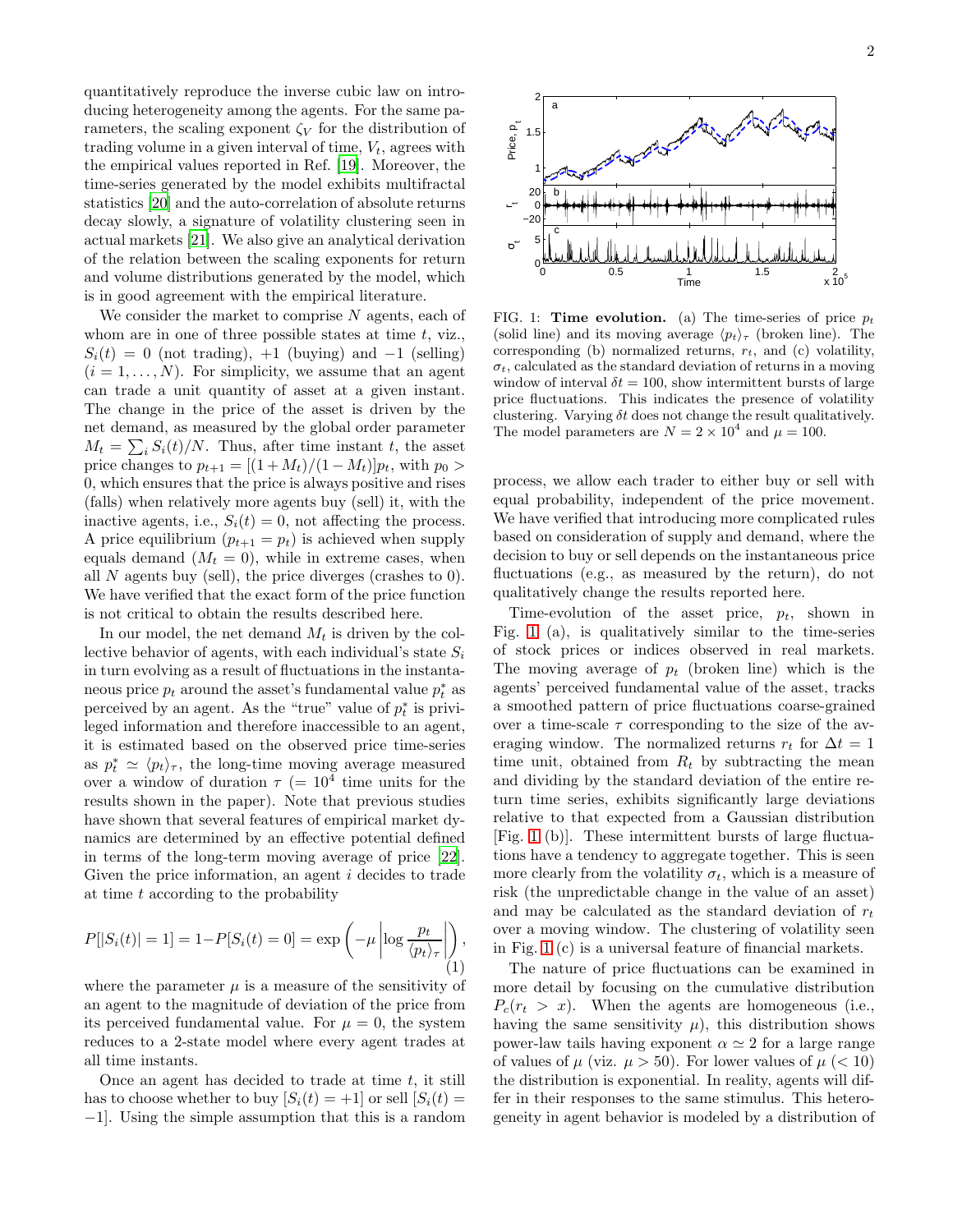

<span id="page-2-0"></span>FIG. 2: Distributions. (a) Cumulative distribution of normalized returns for heterogeneous agents with  $\mu$  distributed uniformly over [10, 200]. The broken line indicates a powerlaw exponent of −3 and the circles represent the standard normal distribution. (b) The corresponding cumulative distribution of the number of agents trading at a given time instant  $t, n_t$ , with the broken line indicating a power-law exponent of −1.5. The results are obtained by averaging over multiple realizations of the model with  $N = 10^4$  agents simulated over  $2 \times 10^5$  time units.

the sensitivity parameter  $\mu$  that measures the degree of risk-aversion in an individual. Fig. [2](#page-2-0) (a) shows that the cumulative distribution for  $r_t$  quantitatively reproduces the inverse cubic law ( $\alpha \simeq 3$ ) when  $\mu$  for each agent is randomly selected from an interval. To accurately determine the numerical value of the return exponent  $\alpha$ , we use the Hill estimator,  $\gamma_{k,n}$ , for a time-series of length n, whose inverse approaches the true value of  $\alpha$  as the order statistic  $k \to \infty$  with  $\frac{k}{n} \to 0$  [\[23\]](#page-4-5). To avoid the bias arising from finite length of the time-series, we have used a subsample bootstrap method to estimate the optimal  $k$  [\[24\]](#page-4-6). Using this method, the estimated value of the exponent  $\alpha$  is 3.11 for the positive tail of the return dis-tribution [shown in Fig. [2](#page-2-0) (a)] and 3.12 for the negative tail. We have verified that this long-tailed behavior of returns is robust with respect to variations in the interval and the nature of the distribution for  $\mu$ .

As the model assumes that each trading agent buys or sells a unit quantity of the asset, the total number of traders at any instant t, viz.,  $n_t = \sum_i |S_i(t)|$ , is equivalent to the trading volume  $V_t$ . The distribution of this variable also exhibits a power-law scaling, with the exponent  $\zeta_V \simeq 1$  when the agents are homogeneous. The heavy-tailed nature of  $n_t$  distribution is even more robust than that of  $r_t$ , as we observe a power-law tail also for lower values of  $\mu$  (where the return distribution is exponential). On introducing heterogeneity among agents as explained before, the cumulative distribution of  $n_t$  is seen to be a power-law, whose exponent is evaluated by the Hill estimator to be  $\zeta_V \simeq 1.63$  (using the same parameters for which  $\alpha \simeq 3$ ) [Fig. [2](#page-2-0) (b)]. This is almost identical to the trading volume exponents reported for different markets [\[25](#page-4-7)]. In order to check the sensitivity of our results on the assumption that an agent can trade



<span id="page-2-1"></span>FIG. 3: **Correlations.** (a) The auto-correlation of  $r_t$  (triangle) rapidly falls to noise level but its absolute value (squares) shows long-term memory. (Inset) Probability distribution of the volatility,  $\sigma_t$ . (b) The q-th moments of absolute value of the fluctuations in return have a power-law scaling relation with respect to the time-scale d. The inset shows the non-linear variation of the corresponding power-law exponent,  $\zeta_q$ , indicating multifractality. The model parameters are  $N = 2 \times 10^4$  and  $\mu = 100$ .

only a unit quantity, we have verified that a Poisson distribution of the number of units traded by an agent does not change the results qualitatively. Thus, our model suggests that heterogeneity in agent behavior is a key factor for explaining the quantitative properties of the observed distributions. It implies that when the behavior of agents become more homogeneous, e.g., during a market crash, the return exponent  $\alpha$  will tend to decrease. This is intriguing in light of earlier work [\[26\]](#page-4-8) showing that the power-law exponent for the distribution of relative prices during a crash has a significantly different value from that seen at other times.

Turning now to the correlation properties of the return time-series, we see that  $r_t$  is uncorrelated, as expected from the efficient market hypothesis [\[10\]](#page-3-9). However, the absolute values, which are a measure of the volatility, show a slow logarithmic decay in their auto-correlation (Fig. [3](#page-2-1) (a)), which is a signature of long-memory effects operating in actual markets [\[21](#page-4-3)]. Fig. [3](#page-2-1) (a) (inset) shows the bulk of the volatility distribution which has a lognormal form as found empirically [\[27](#page-4-9)]. To understand better the temporal organization of price fluctuations than is possible with the 2-point correlations considered above, we consider the n-point correlations as reflected in the multifractal spectrum [\[28,](#page-4-10) [29](#page-4-11)]. Fig. [3](#page-2-1) (b) shows the power-law scaling of the q-th moment  $M_q(d)$  of the absolute value of fluctuations as a function of the time scale (d) being considered. The resulting power-law exponents  $\zeta_q$  do not have a simple linear relation to q (inset), indicating that the process is multifractal. Thus, our model also reproduces the multifractal nature of financial markets [\[20](#page-4-2), [21](#page-4-3)].

The genesis of the power-law scaling relations in the model is strongly connected to the dynamics by which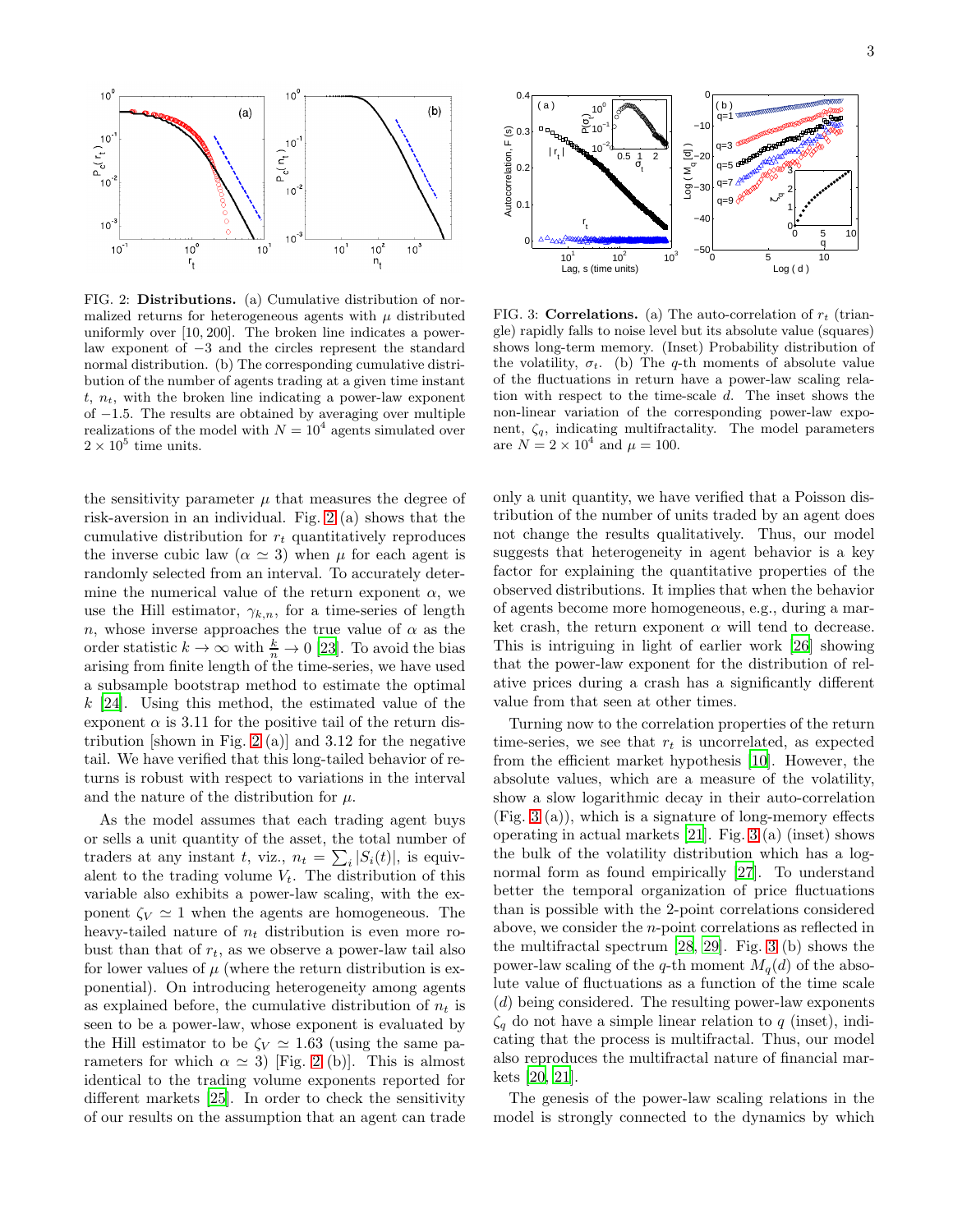agents decide to trade, which results in a variable number of agents buying/selling at a given instant. This is illustrated by the absence of power-law scaling when the number of trading agents do not change with time (viz.,  $\mu = 0$  for which  $n = N$ ). Further, it is the long-tailed nature of the distribution of  $n_t$  that is responsible for the heavy tails of the returns. For instance, imposing a log-normal form on  $n_t$  rather than generating it by using Eq. [\(1\)](#page-1-1), again results in fat tails for  $r_t$ . This dependence of the long-tailed nature of the returns on the distribution of number of trading agents can be analytically derived as follows. First, we note that, if the number of trading agents is a constant  $(n_t = n)$ , the returns follow a Gaussian distribution with mean 0 and variance,  $\sigma^2 \sim n$ . Therefore, when the number of traders changes over time, with  $n_t$  following a distribution  $P(n)$ , the corresponding return distribution  $P(r)$  can be expressed as a sum over many conditional distributions  $P(r|n)$ :

<span id="page-3-16"></span>
$$
P(r) = \sum_{n=1}^{N} P(r|n)P(n) = \sum_{n=1}^{N} \frac{1}{\sqrt{2\pi n^2}} \exp(-r^2/2n)P(n),
$$
\n(2)

where  $N$  is the maximum number of agents who can trade. If the cumulative distribution for  $n_t$  follows a power law with exponent  $\zeta_V$  as obtained from our <u>model</u>, Eq. [\(2\)](#page-3-16) can be rewritten as  $P(r) \sim$  $\left[1/\sqrt{2\pi}\right]\sum_{n=1}^{N}n^{-\left(\zeta_{V}+\frac{3}{2}\right)}\exp(-r^{2}/2n)$ . Replacing the sum by an integral and taking the upper limit  $N \to \infty$ , we get a closed form solution

<span id="page-3-17"></span>
$$
P(r) = C_{\zeta_v} K(0.5 + \zeta_V, 1.5 + \zeta_V, -r^2/2), \qquad (3)
$$

where  $K(.)$  is the Kummer confluent hypergeometric function and the normalization constant  $C_{\zeta_v}$  =  $\frac{\Gamma(0.5+\zeta_V)\Gamma(1+\zeta_V)}{\sqrt{2\pi}\Gamma(\zeta_V)\Gamma(1.5+\zeta_V)}$ . Numerically evaluating  $K(.)$  gives a power-law distribution for r. For half-integral values of the exponent  $\zeta_V$ , Eq. [\(3\)](#page-3-17) simplifies to a form where the power law nature of the return distribution is evident. E.g., for  $\zeta_V = 3/2$ , as obtained in our model for heterogeneous distribution of agents,  $P(r) = C_{\zeta_V = 3/2}(1/r^4)[4 2e^{-r^2}(2+r^2)$ , with  $C_{\zeta_V=3/2} \simeq 1.67$ . For large r,  $P(r) \sim$  $r^{-4}$ , indicating that the cumulative distribution of returns will have a power-law tail with exponent  $\alpha = 3$ (i.e., the inverse cubic law).

In this paper we have presented a model for the dynamics of complex systems which quantitatively reproduces the observed universal properties of markets without considering explicit interactions among agents or prior assumptions about individual trading strategies (e.g., chartists vs. fundamentalists) [\[12\]](#page-3-11). Recent work on other aspects of financial markets have shown that coherent collective behavior can emerge in a system through components responding to the same global signal [\[30\]](#page-4-12). We show that the price of an asset can play the role of such a mediator that generates effective interactions between agents, resulting in a non-equilibrium steady state characterized by scaling distributions. Heterogeneity of agent behavior is seen to be critical for obtaining the inverse cubic law, suggesting that in normal circumstances agents differ significantly in terms of their response to similar market signals. On the other hand, when the agents are more homogeneous in their behavior (as during a crash), the model exhibits even fatter tails. Possible extensions of our model include the introduction of a volume dynamics that decides the quantity of assets traded by an agent at a particular time instant, the inclusion of multiple assets and considering the effect of external news. The framework presented here can be applied to many other complex systems whose emergent phenomena can be explained in terms of indirect interactions between components mediated by a mean-field-like variable.

We thank D. Dhar, F. Lillo, M. Marsili, P. Ray and P. Shukla for helpful discussions. We are grateful to G. Menon and S. Sridhar for numerous suggestions for improving the manuscript. This work is supported in part by IMSc Complex Systems (XI Plan) Project.

- <span id="page-3-0"></span>[1] V. M. Yakovenko and J. B. Rosser, Rev. Mod. Phys. 81, 1703 (2009)
- <span id="page-3-1"></span>[2] J. D. Farmer, M. Shubik and D. E. Smith, Phys. Today 58(9), 37 (2005)
- <span id="page-3-2"></span>[3] W. B. Arthur, Science 284, 107 (1999)
- <span id="page-3-3"></span>[4] K. Kiyono, Z. R. Struzik, and Y. Yamamoto, Phys. Rev. Lett. 96, 068701 (2006)
- <span id="page-3-4"></span>[5] J.-P. Bouchaud, Chaos 15, 026104 (2005)
- <span id="page-3-5"></span>[6] R. N. Mantegna and H. E. Stanley, Nature (Lond.) 376, 46 (1995)
- <span id="page-3-6"></span>[7] P. Gopikrishnan, M. Meyer, L. A. N. Amaral and H. E. Stanley, Eur. Phys. J. B 3, 139 (1998);P. Gopikrishnan, V. Plerou, L. A. N. Amaral, M. Meyer and H. E. Stanley, Phys. Rev. E 60, 5305 (1999)
- <span id="page-3-7"></span>[8] B. B. Mandelbrot, J. Business 36, 392 (1963)
- <span id="page-3-8"></span>[9] X. Gabaix, P. Gopikrishnan, V. Plerou and H. E. Stanley, Nature (Lond.) 423, 267 (2003)
- <span id="page-3-9"></span>[10] E. Fama, J. Finance 25, 383 (1970)
- <span id="page-3-10"></span>[11] R. J. Shiller, Science **235**, 33 (1987)
- <span id="page-3-11"></span>[12] T. Lux and M. Marchesi, Nature (Lond.) 397 498 (1999)
- [13] V. M. Eguíluz and M. G. Zimmerman, Phys. Rev. Lett. 85, 5659 (2000)
- <span id="page-3-13"></span>[14] A. Krawiecki J. A. Hołyst and D. Helbing, Phys. Rev. Lett. 89, 158701 (2002)
- <span id="page-3-12"></span>[15] M.G. Daniels, J.D. Farmer, L. Gillemot, G. Iori and D.E. Smith, Phys. Rev. Lett. 90, 108102 (2003)
- <span id="page-3-14"></span>[16] D. Chowdhury and D. Stauffer, Eur. Phys. J. B 8, 447 (1999); T. Kaizoji, Physica A 287, 493 (2000); S. Bornholdt, Int. J. Mod. Phys. C 12, 667 (2001); G. Iori, Int. J. Mod. Phys. C 10, 1149 (1999); G. Iori, J. Econ. Behav. Org. 49, 269 (2002); T. Kaizoji, S. Bornholdt and Y. Fujiwara, Physica A 316, 441 (2002); T. Takaishi, Int. J. Mod. Phys. C 16, 1311 (2005).
- <span id="page-3-15"></span>[17] T. Lux, Appl. Fin. Econ. 6, 463 (1996); R. K. Pan and S. Sinha, EPL 77, 58004 (2007); R. K. Pan and S. Sinha,